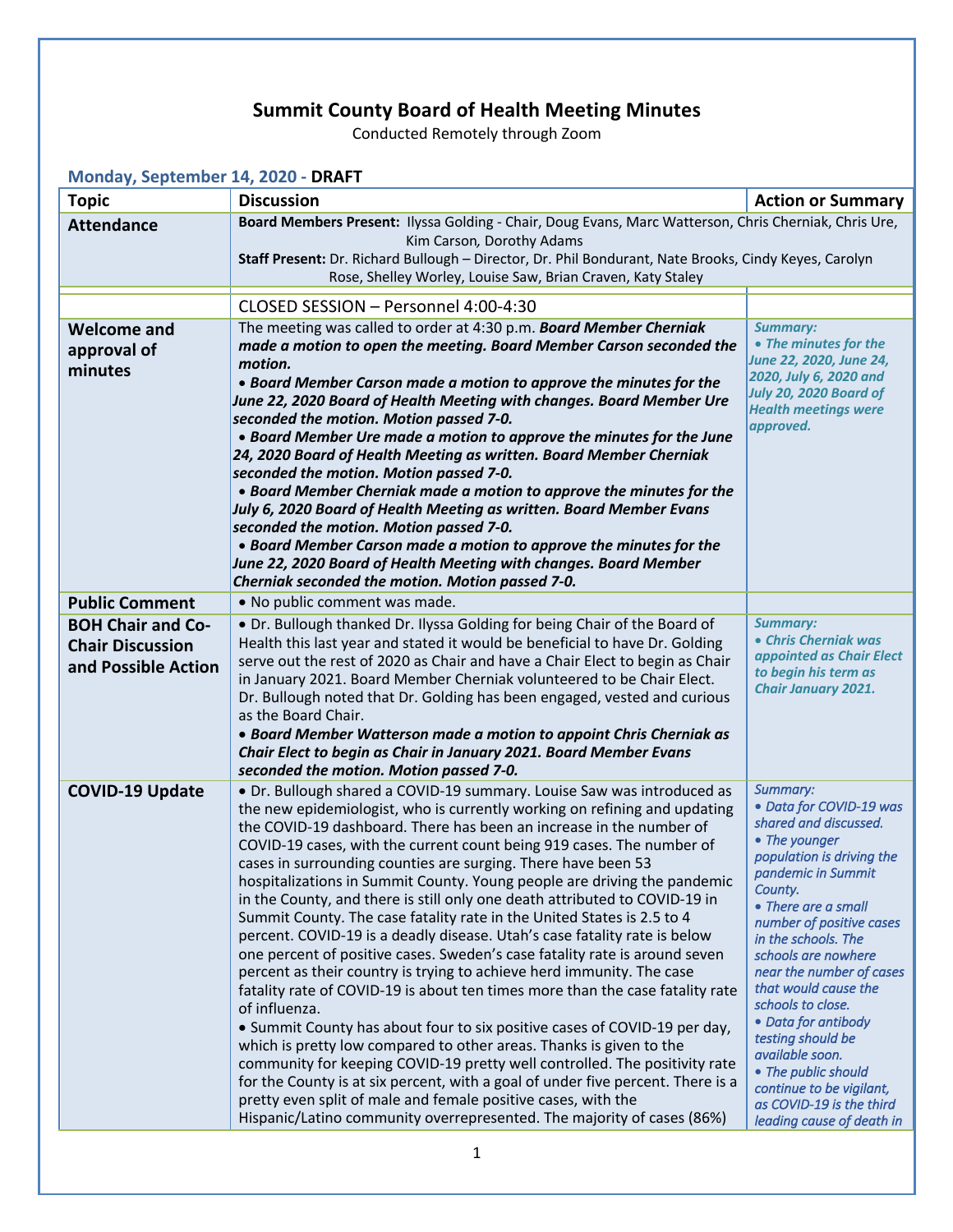| <b>Action or Summary</b><br>the United States in<br>are in Western Summit County.<br>2020.<br>• COVID-19 is in the schools, with three cases in the Park City School<br>District in three different schools. There are several students being<br>quarantined, but overall, the schools are doing well. There is one student<br>in another school district that has tested positive, but that student is<br>already doing remote learning. The schools in Summit County are nowhere<br>near the number of positive cases that would cause a school to shut down.<br>• Ages 20 to 24 have the highest number of positive cases, and messaging<br>will continue to be focused on that group. There was one case in a daycare<br>since the Board approved some specific guidelines for masks in daycares.<br>The case was quickly quarantined and there was no spread. There have<br>been no known cases linked to fitness centers. The Board made the correct<br>decision for the appeal from fitness centers.<br>. Dr. Bullough has no new data on antibodies, but should have some soon.<br>It would be a surprise if the County reaches five percent for antibodies,<br>which shows the County is a long way from having herd immunity.<br>. In 2020, COVID-19 is the third leading cause of death in the United<br>States, behind heart disease and cancer. Everyone needs to continue being<br>vigilant. Board Member Evans stated he believes the death rate for COVID-<br>19 is underestimated.<br>Summary:<br>• Cindy Keyes shared the budget. The budget process begins with each<br><b>Budget Discussion</b><br>• The budget for 2021<br>department in the County filling out a budget template. An eight-person<br>was shared and<br>budget committee reviews all the budgets, which include eight budgets<br>discussed.<br>from the Health Department. The County Manager then reviews the<br>• Fee increases will be<br>budgets, which are then presented to the County Council. The budgets are<br>discussed at next<br>usually approved in December.<br>month's meeting.<br>• The Health Department is mostly funded by grants, which have driven<br>• CARES Act money is<br>the budget changes. Sustainability had an employee resign, which<br>being utilized.<br>accounts for the large change in the Sustainability budget. The Mental<br>• Each department in the<br>Health/Substance Abuse funding is significantly smaller, as the grants for<br>County is being asked to<br>those programs have not been funded. There has not been a reduction in<br>significantly reduce their<br>budget. Core health<br>services for the Mental Health and Substance Abuse programs. The grant<br>programs will still be<br>funding that is not received would have gone to programs that have not<br>provided.<br>been built in or developed yet.<br>• Dr. Bondurant shared that next month there will be a discussion about<br>fee increases. Fee increases are on a three-year rotating schedule. The<br>proposed increases will be presented with justifications for each proposed<br>increase. The Board will discuss the proposed increases and has the<br>ultimate decision-making responsibility.<br>• The budget changes are not due to any reduction in Staff. Environmental<br>Health had one employee move and they are working to fill that position.<br>• Dr. Bullough shared that the funding for the County to do contact tracing<br>is coming from the CARES Act. Cindy is managing eight CARES Act grants<br>which are being spent out. It is not clear if the CARES Act funding will carry<br>over into 2021, so no CARES Act money is being included in the budget.<br>There is a separate budget for COVID-19 funds. The CARES Act money is<br>being used in the areas that it will have the most impact, which includes<br>building capacity to address potential case surges, and future mass<br>vaccinations.<br>• Every department in the County is being asked to significantly reduce<br>their budgets. This is forcing the Health Department to be more efficient in<br>where the budget is being spent. Core health programs will still be<br>provided.<br>Summary:<br><b>Other Board Items</b><br>• Dr. Bondurant shared that the Health Department is still receiving<br>• Dr. Bondurant is still<br>appeals for the mask ordinance, but most will not make it to the Board |              |                   |  |
|-------------------------------------------------------------------------------------------------------------------------------------------------------------------------------------------------------------------------------------------------------------------------------------------------------------------------------------------------------------------------------------------------------------------------------------------------------------------------------------------------------------------------------------------------------------------------------------------------------------------------------------------------------------------------------------------------------------------------------------------------------------------------------------------------------------------------------------------------------------------------------------------------------------------------------------------------------------------------------------------------------------------------------------------------------------------------------------------------------------------------------------------------------------------------------------------------------------------------------------------------------------------------------------------------------------------------------------------------------------------------------------------------------------------------------------------------------------------------------------------------------------------------------------------------------------------------------------------------------------------------------------------------------------------------------------------------------------------------------------------------------------------------------------------------------------------------------------------------------------------------------------------------------------------------------------------------------------------------------------------------------------------------------------------------------------------------------------------------------------------------------------------------------------------------------------------------------------------------------------------------------------------------------------------------------------------------------------------------------------------------------------------------------------------------------------------------------------------------------------------------------------------------------------------------------------------------------------------------------------------------------------------------------------------------------------------------------------------------------------------------------------------------------------------------------------------------------------------------------------------------------------------------------------------------------------------------------------------------------------------------------------------------------------------------------------------------------------------------------------------------------------------------------------------------------------------------------------------------------------------------------------------------------------------------------------------------------------------------------------------------------------------------------------------------------------------------------------------------------------------------------------------------------------------------------------------------------------------------------------------------------------------------------------------------------------------------------------------------------------------------------------------------------------------------------------------------------------------------------------------------------------------------------------------------------------------------------------------------------------------------------------------------------------------------------------------------------------------------------------------------------------------------------------------------------------------------------------------------------------------------------------------------------------------------------------------------------------------------------------------------------------------------------------------|--------------|-------------------|--|
|                                                                                                                                                                                                                                                                                                                                                                                                                                                                                                                                                                                                                                                                                                                                                                                                                                                                                                                                                                                                                                                                                                                                                                                                                                                                                                                                                                                                                                                                                                                                                                                                                                                                                                                                                                                                                                                                                                                                                                                                                                                                                                                                                                                                                                                                                                                                                                                                                                                                                                                                                                                                                                                                                                                                                                                                                                                                                                                                                                                                                                                                                                                                                                                                                                                                                                                                                                                                                                                                                                                                                                                                                                                                                                                                                                                                                                                                                                                                                                                                                                                                                                                                                                                                                                                                                                                                                                                                                   | <b>Topic</b> | <b>Discussion</b> |  |
|                                                                                                                                                                                                                                                                                                                                                                                                                                                                                                                                                                                                                                                                                                                                                                                                                                                                                                                                                                                                                                                                                                                                                                                                                                                                                                                                                                                                                                                                                                                                                                                                                                                                                                                                                                                                                                                                                                                                                                                                                                                                                                                                                                                                                                                                                                                                                                                                                                                                                                                                                                                                                                                                                                                                                                                                                                                                                                                                                                                                                                                                                                                                                                                                                                                                                                                                                                                                                                                                                                                                                                                                                                                                                                                                                                                                                                                                                                                                                                                                                                                                                                                                                                                                                                                                                                                                                                                                                   |              |                   |  |
|                                                                                                                                                                                                                                                                                                                                                                                                                                                                                                                                                                                                                                                                                                                                                                                                                                                                                                                                                                                                                                                                                                                                                                                                                                                                                                                                                                                                                                                                                                                                                                                                                                                                                                                                                                                                                                                                                                                                                                                                                                                                                                                                                                                                                                                                                                                                                                                                                                                                                                                                                                                                                                                                                                                                                                                                                                                                                                                                                                                                                                                                                                                                                                                                                                                                                                                                                                                                                                                                                                                                                                                                                                                                                                                                                                                                                                                                                                                                                                                                                                                                                                                                                                                                                                                                                                                                                                                                                   |              |                   |  |
|                                                                                                                                                                                                                                                                                                                                                                                                                                                                                                                                                                                                                                                                                                                                                                                                                                                                                                                                                                                                                                                                                                                                                                                                                                                                                                                                                                                                                                                                                                                                                                                                                                                                                                                                                                                                                                                                                                                                                                                                                                                                                                                                                                                                                                                                                                                                                                                                                                                                                                                                                                                                                                                                                                                                                                                                                                                                                                                                                                                                                                                                                                                                                                                                                                                                                                                                                                                                                                                                                                                                                                                                                                                                                                                                                                                                                                                                                                                                                                                                                                                                                                                                                                                                                                                                                                                                                                                                                   |              |                   |  |
|                                                                                                                                                                                                                                                                                                                                                                                                                                                                                                                                                                                                                                                                                                                                                                                                                                                                                                                                                                                                                                                                                                                                                                                                                                                                                                                                                                                                                                                                                                                                                                                                                                                                                                                                                                                                                                                                                                                                                                                                                                                                                                                                                                                                                                                                                                                                                                                                                                                                                                                                                                                                                                                                                                                                                                                                                                                                                                                                                                                                                                                                                                                                                                                                                                                                                                                                                                                                                                                                                                                                                                                                                                                                                                                                                                                                                                                                                                                                                                                                                                                                                                                                                                                                                                                                                                                                                                                                                   |              |                   |  |